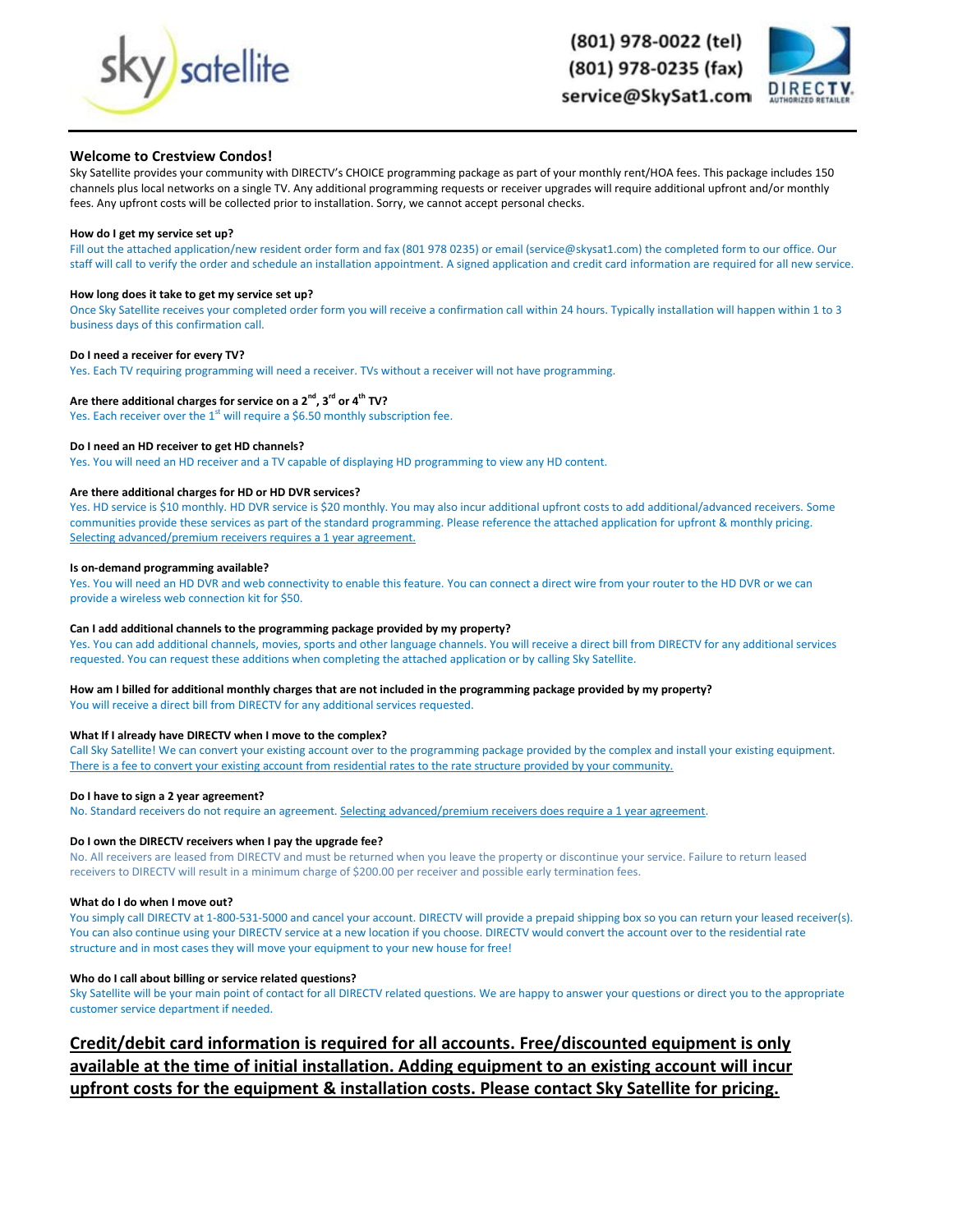

CNBC

CNN

CSPAN 1

CSPAN 2

(East)

(West)

Cinemoi

Daystar

Current TV

**CNBC World** 

Cartoon Network

Cartoon Network

Network (CTN)

Church Channel

Comedy Central

Cooking Channel

Discovery Channel

Disney Channel (East) **HD** 290

Christian Television

# **CHOICE** package 150<sup>+</sup> digital channels

#### **EN ESPAÑOL Ecuador TV** 457 **ONCE México\*** 447 Univision (Este) **NATIONALS HD** 107 3net (HD) Disney Channel 291 Investigation **HD** 265 (West) Discovery (ID) HD A&F **HD** 311 **HD** 289 Jewelry Television Disney Junior **ABC Family** Channel Jewish Life **HD** 340 AXSTV HD AXSTV HD On Demand HD 1340 Disney XD **HD** 292 Television' **HD** 236 E! Entertainment Lifetime **HD** 254 **HD** 206 American Movie Lifetime Movie **ESPN HD** 106 Classics (AMC) Network HD ESPN 3D (HD) Animal Planet HD 282 Lifetime Movie **HD** 209 **ESPN2 HD** 239 Network On Demand **HD** 207 Audience Network **ESPNEWS HD** 264 Lifetime On Demand **BBC** America **HD** 208 **ESPNU** LinkTV **BYU TV** 374 **EWTN** 370 MHz WORLDVIEW\* BabyFirstTV\* 293 Enlace Christian 448 **HD** 610 **MLB Network** Big Ten Network Television\* Black Entertainment HD 329 **HD** 248 MLB Strike Zone HD **FX HD** 231 Television (BET) **MSNBC** Food Network **Bloomberg Television** 353 **HD** 360 **MTV** Fox News Channel **HD** 237 Bravo MTV<sub>2</sub> Free Speech TV\* 348 **HD** 327 CMT NASA TV Fuse 339 **HD** 355 **NFL Network**

**GEM NET (Global** 

**Expansion Media** 

Network)\*

Galavision

Golden Eagle

Broadcasting\*

Hallmark Channel

**Headline News** 

**History Channel** 

Home & Garden

Home Shopping

ION Television

**ION Television West** 

Independent Film

Network

Hope\*

INSP

Television (HGTV)

**GOD TV** 

GSN

HITN\*

357

350

351 **HD** 296

297

376

371

259

232

358

369

**HD** 249

**HD** 278

**HD** 202

2068

365

233

404

363

438

204

240

368

364

306

559

**HD** 305

**HD** 312

**HD** 269

**HD** 229

**NRB** 

Channel

Nick Jr.

Demand

Demand

OWN

PBS

QVC

**RFD TV** 

Demand

| SOAPnet                               | 262           |
|---------------------------------------|---------------|
| Science Channel                       | <b>HD</b> 284 |
| ShopNBC                               | 316           |
| Speed Channel                         | <b>HD</b> 607 |
| Spike                                 | HD 241        |
| Syfy Channel                          | <b>HD</b> 244 |
| <b>TRS</b>                            | <b>HD</b> 247 |
| <b>TCT Network</b>                    | 377           |
| TLC                                   | HD<br>280     |
| <b>TNT</b>                            | <b>HD</b> 245 |
| TV Guide Network                      | 273           |
| TV Land HD                            | 304           |
| TV Land On Demand                     | 1304          |
| TV One                                | 328           |
| TeenNick                              | 303           |
| TeenNick On Demand                    | 1303          |
| The Word Network                      | 373           |
| <b>Travel Channel</b>                 | <b>HD</b> 277 |
| Trinity Broadcasting<br>Network (TBN) | 372           |
| TruTV                                 | <b>HD</b> 246 |
| Turner Classic Movies HD 256<br>(TCM) |               |
| <b>USA Network</b>                    | <b>HD</b> 242 |
| VH <sub>1</sub>                       | HD 335        |
| Velocity                              | <b>HD</b> 281 |
| WE: Women's                           | 260           |
| Entertainment                         |               |
| Weather Channel                       | HD<br>362     |
| World Harvest                         | 367           |
| Television                            |               |
| gmc - Uplifting<br>Entertainment      | 338           |
|                                       | <b>HD</b> 103 |
| n3D                                   |               |

440

**HD** 402

285

313

366

253

1253

1252

375

2183

**HD** 213

**HD** 719

**HD** 356

图 331

**HD** 212

National Geographic ED 276

Nick Jr. On Demand

Nickelodeon (East)

Nickelodeon (West)

Nicktoons Network

Nick at Nite On

Nickelodeon On

Pursuit Channel

ReelzChannel

ReelzChannel On

333

346

378

301

1301

1801

300

1300

302

279

604

275

345

238

1238

 $\mathbf 0$ 

**HD** 299

**HD** 252

V-me\*

|                                          |               | Channel (IFC)                                        |            |                                       |                      |                                          |                      |
|------------------------------------------|---------------|------------------------------------------------------|------------|---------------------------------------|----------------------|------------------------------------------|----------------------|
| REGIONAL SPORT NETWORKS                  |               |                                                      |            |                                       |                      |                                          |                      |
| Altitude Sports &<br>Ent. 681            | <b>HD</b> 681 | ROOT SPORTS Rocky HD 683<br>Mountain                 |            |                                       |                      |                                          |                      |
| <b>SATELLITE RADIO</b>                   |               |                                                      |            |                                       |                      |                                          |                      |
| SONICTAP: 60's<br>Revolution             | 803           | SONICTAP: Classic<br>Rock                            | 833        | SONICTAP: Love<br>Songs               | 819                  | SONICTAP: Silky Soul<br>SONICTAP: Silver | 843<br>822           |
| SONICTAP: 70's Hits                      | 804           | SONICTAP: Dance                                      | 859        | SONICTAP: Malt Shop                   | 802                  | Screen                                   |                      |
| SONICTAP: 8-Tracks                       | 840           | SONICTAP: Fiesta                                     | 870        | Oldies                                |                      | SONICTAP: Singer-                        | 836                  |
| SONICTAP: 80's Hits                      | 805           | Tropical                                             |            | SONICTAP: Mariachi                    | 876                  | Songwriters                              |                      |
| SONICTAP: 90's Hits                      | 806           | SONICTAP: Gospel                                     | 827        | SONICTAP: Metro                       | 853                  | SONICTAP: Smooth                         | 851                  |
| SONICTAP: Adult<br>Alternative           | 832           | Glory<br>SONICTAP: Great<br>Standards                | 855        | Blend<br>SONICTAP: Modern             | 814                  | Jazz<br>SONICTAP: Soft Hits              | 849                  |
| SONICTAP: Adult                          | 821           |                                                      | 809        | Country                               | 872                  | SONICTAP:<br>SubTerranean                | 858                  |
| Contemporary<br>SONICTAP:<br>Alternative | 834           | SONICTAP: Hit<br>Country                             |            | SONICTAP: Musica De<br>Las Americas   |                      | SONICTAP: Symphonic<br>SONICTAP: The     | 864<br>846           |
| <b>SONICTAP: Beautiful</b>               | 820           | SONICTAP: Honky                                      | 811        | SONICTAP: New Age                     | 856                  | Boombox                                  |                      |
| Instrumentals                            |               | <b>Tonk Tavern</b>                                   |            | SONICTAP: Rat Pack                    | 807                  | SONICTAP: The Spirit                     | 826                  |
| SONICTAP: Big<br>Band/Swing              | 801           | SONICTAP: Hottest<br>Hits                            | 818        | SONICTAP: Reality<br><b>Bites</b>     | 838                  | SONICTAP: Todav's<br><b>Hits</b>         | 816                  |
| SONICTAP: Bluegrass                      | 812           | SONICTAP: Hurbano                                    | 875        | SONICTAP: Red, Rock                   | 810                  | SONICTAP:                                | 808                  |
| <b>SONICTAP: Blues</b>                   | 854           | SONICTAP: Hype                                       | 847        | and Blues                             |                      | <b>Traditional Country</b>               |                      |
| SONICTAP: Classic                        | 850           | SONICTAP: Ink'd                                      | 835        | SONICTAP: Reggae                      | 863                  | SONICTAP: Y2k Hits                       | 817                  |
| Jazz Vocal Blend                         |               | SONICTAP: Latin Hits                                 | 871        | SONICTAP: Retro                       | 845                  | SONICTAP: Zen                            | 857                  |
| SONICTAP: Classic<br>R&B                 | 842           | SONICTAP: Latin Jazz<br>SONICTAP: Light<br>Classical | 879<br>866 | Disco<br>SONICTAP: Rock en<br>Espanol | 878                  |                                          |                      |
|                                          |               |                                                      |            | SONICTAP: Salsa                       | 874                  |                                          |                      |
| <b>LOCALS</b>                            |               |                                                      |            |                                       |                      |                                          |                      |
| <b>BYU</b>                               | 68            | <b>KJZZ</b>                                          | HD<br>14   | KSTU (FOX)                            | HD<br>13             | KUED (PBS)                               | HD<br>$\overline{7}$ |
| ION (ION)                                | 16            | KMYU (MNT)                                           | 12         | <b>KTMW</b>                           | 20                   | KUEN (PBS)                               | 9                    |
| <b>KBYU (PBS)</b>                        | HD<br>11      | <b>KPNZ</b>                                          | 24         | KTVX (ABC)                            | HD<br>$\overline{4}$ | KUTH (Univ)                              | HD<br>32             |
| <b>KCSG (MNT)</b>                        | 44            | KSL (NBC)                                            | HD<br>5    | KUCW (CW)                             | HD<br>30             | KUTV (CBS)                               | HD<br>$\overline{2}$ |